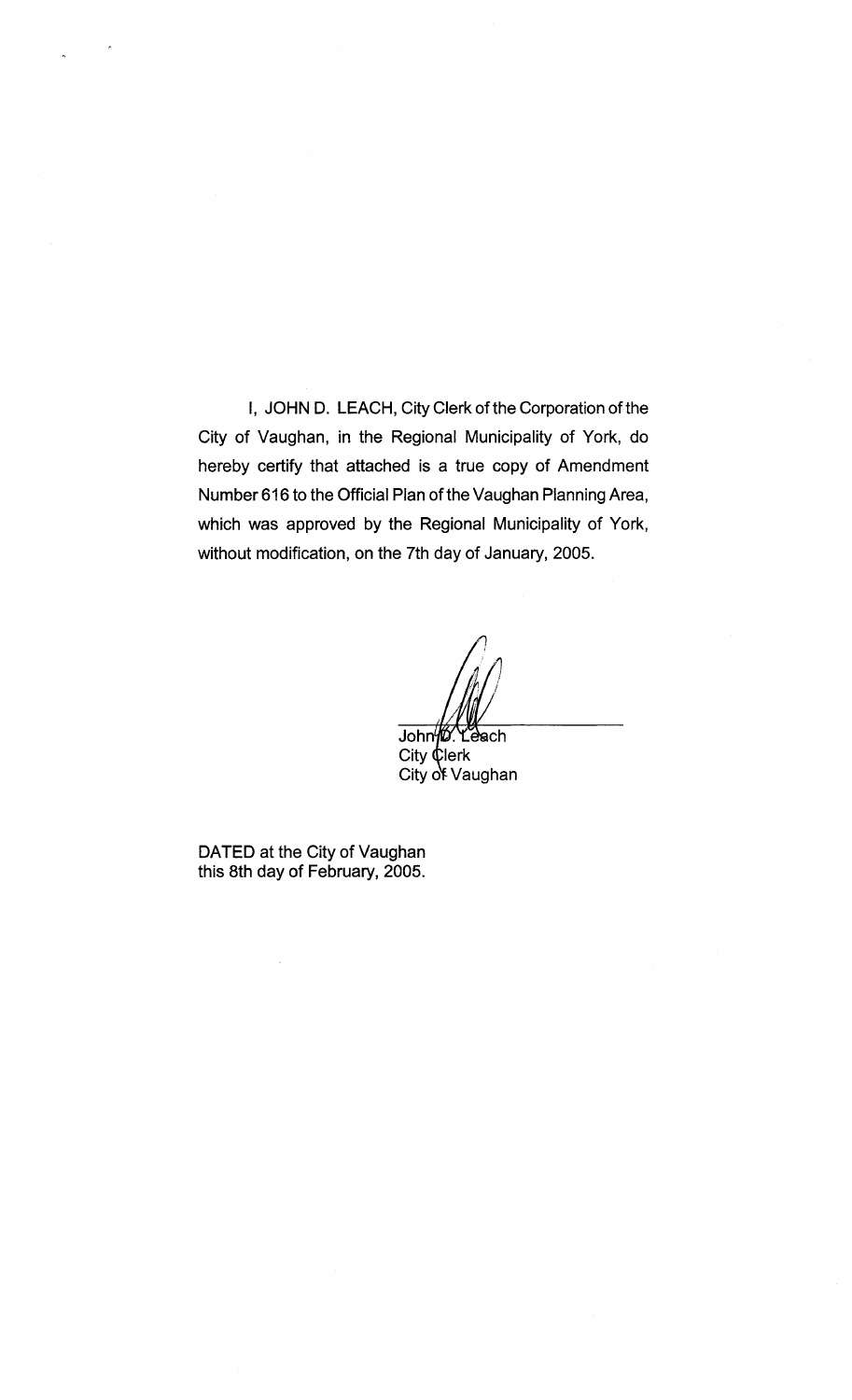Certificate of Approval

## AMENDMENT No. 616

# TO THE

# OFFICIAL PLAN FOR THE

# CITY OF VAUGHAN PLANNING AREA

This official plan document which was adopted by the Council of the Corporation of the City of Vaughan is approved pursuant to Sections 17 and 21 of the Planning Act and came into force on **January 7<sup>th</sup>**, 2005.

Date:  $\overline{\mathbf{b}}$ . 28/05

 $\ddot{\phantom{1}}$ 

.<br>The contract of the contract of the contract of the state of the contract of the contract of the second of the<br>"The contract of the contract of the contract of the contract of the contract of the contract of the contract

Neil Garbe, M.C.I.P., R.P.P. Director of Community Planning The Regional Municipality of York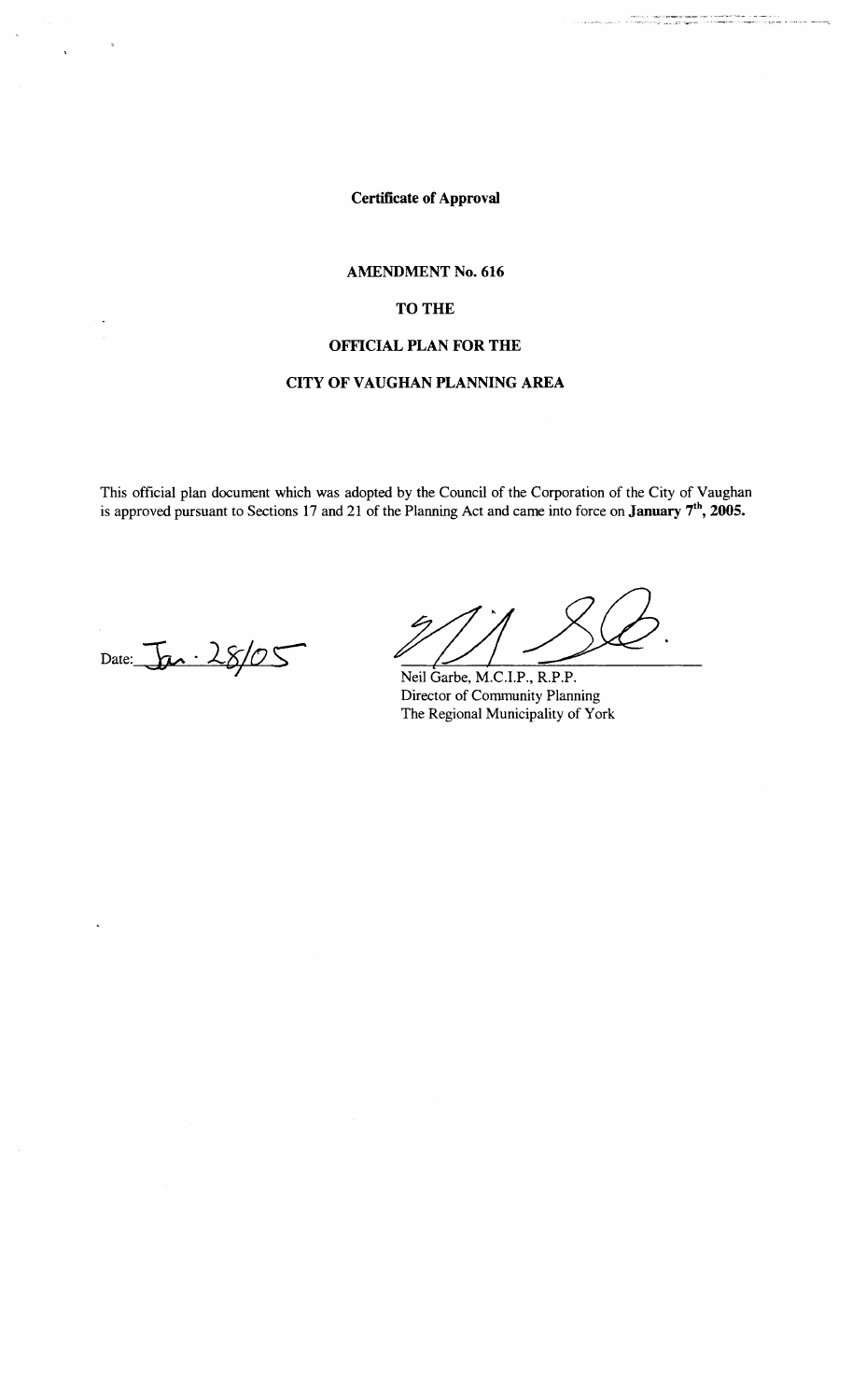# *THE CITY OF VAUGHAN*  . *BY-LAW*

## **BY-LAW NUMBER 331-2004**

**A By-law to adopt Amendment Number 616 to the Official Plan of the Vaughan Planning Area.** 

NOW THEREFORE the Council of the Corporation of the City of Vaughan ENACTS AS FOLLOWS:

- 1. THAT the attached Amendment Number 616 to the Official Plan of the Vaughan Planning Area, consisting of the attached text and Schedule "1" is hereby adopted.
- 2. AND THAT the City Clerk is hereby authorized and directed to make application to the Regional Municipality of York for approval of the aforementioned Amendment Number 616 to the Official Plan of the Vaughan Planning Area.

3. AND THAT this By-law shall come into force and take effect on the day of the final passing thereof. READ a FIRST, SECOND and THIRD time and finally passed this 8<sup>th</sup> day of November, 2004.

A Luce

ichael Di Biase

City Clerk  $J.D.1$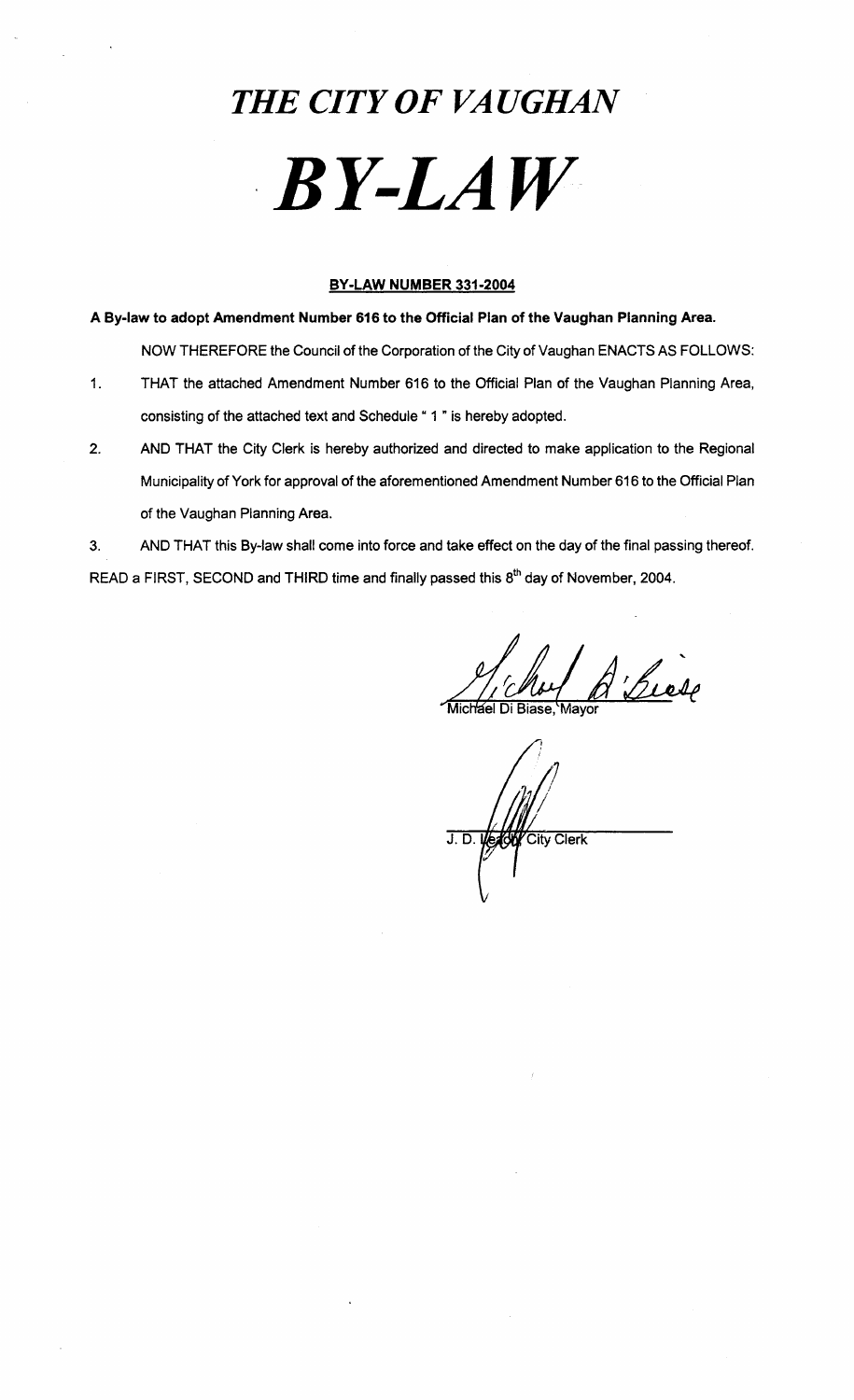# **AMENDMENT NUMBER 616**

#### **TO THE OFFICIAL PLAN**

# **OF THE VAUGHAN PLANNING AREA**

The following text and Schedule "1" to Amendment Number 616 of the Official Plan of the Vaughan Planning Area constitutes Amendment Number 616.

Also attached hereto but not constituting part of this Amendment are Appendices "I" and "II".

ന്നും പ്രായിക്കാന് കൊണ്ടുകള്ള പ്രവർത്തിക്കുന്നു. പ്രായി കാര്യങ്ങള് പ്രായിക്കുകയും കൊണ്ടുകളും പ്രവർത്തിക്കുകയും<br>പ്രവർത്തിക്കുകയും കൊണ്ട് പ്രായി പ്രായിക്കുകയും പ്രവർത്തിക്കാന് കാര്യങ്ങളില് പ്രവർത്തിക്കുകയും പ്രവർത്തിക്കുകയു

i,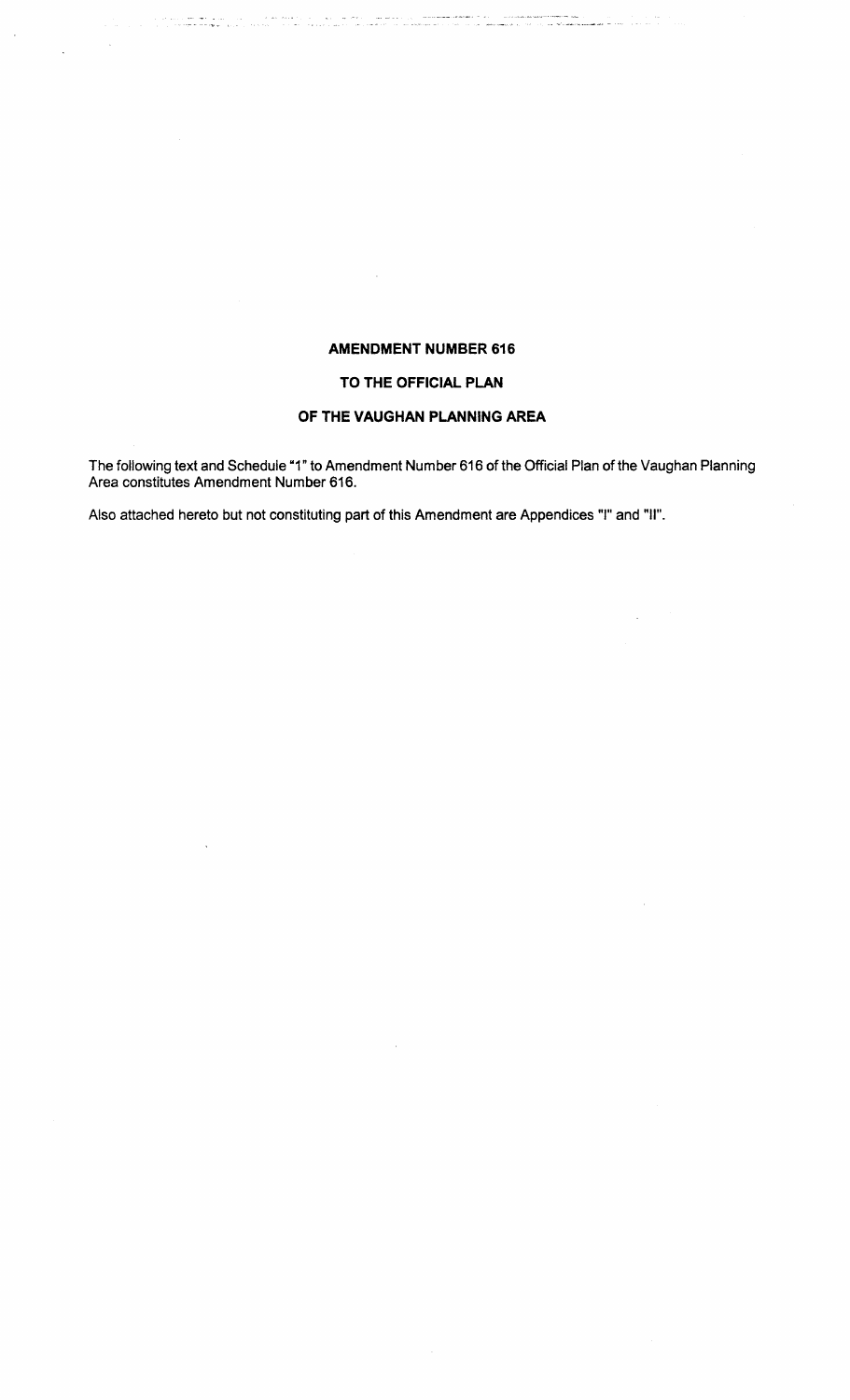#### **PURPOSE**

 $\mathbf{l}$ 

The purpose of the subject Amendment is to amend the provisions of the Official Plan of the Vaughan Planning Area respecting Amendment No. 240 (Woodbridge Community Plan). The subject Amendment will redesignate the lands shown as "Area Subject to Amendment No. 616" on Schedule "1" attached hereto from "Low Density Residential" to "Medium Density Residential", to permit residential townhouse use on the subject lands, and to provide development policies to ensure a quality development compatible with the surrounding neighbourhood.

## II LOCATION

The lands subject to this Amendment, hereinafter referred to as the "subject lands" and shown on Schedule"1", attached hereto as "Area Subject to Amendment No 616", are located on the southwest corner of Regional Road NO.7 and Helen Street, being Lots 2 and 3 on Registered Plan 4319, and Lots 34, 35 and 36 on Registrar's Compiled Plan 9831, known municipally as 4713,4721,4733,4745 and 4751 Regional Road No.7, in Lot 5, Concession 7, City of Vaughan.

#### III BASIS

The decision to amend the Official Plan to redesignate the subject lands from "Low Density Residential" to "Medium Density Residential" to permit residential townhouse dwelling units on a 1.95 ha site is based on the following reasons:

- 1. The subject lands are designated "Low Density Residential" by Amendment No. 240, which permits detached and semi-detached residential dwellings at a maximum net density of 22 units/ha (43 units). The redesignation of the subject lands to "Medium Density Residential" with a maximum net permissible density of 60 units ha, on the 1.95 ha site.
- 2. The Provincial Policy Statement promotes a full range of housing types and densities to meet projected demographic and market requirements of current and future residential intensification in parts of built up areas having sufficient infrastructure to create a potential supply of new housing units. The proposed redesignation to "Medium Density Residential" to permit townhouse dwelling units would meet the intent of the Provincial Policy Statement.
- 3. The Region of York Official Plan identifies the subject lands as an "Urban Area" served by major transportation corridors (Regional Road No.7) and future transit systems. An objective of the Regional Plan is to target growth to existing built-up portions of urban areas and to encourage carefully planned intensification and provide for a broad range of housing types. The proposed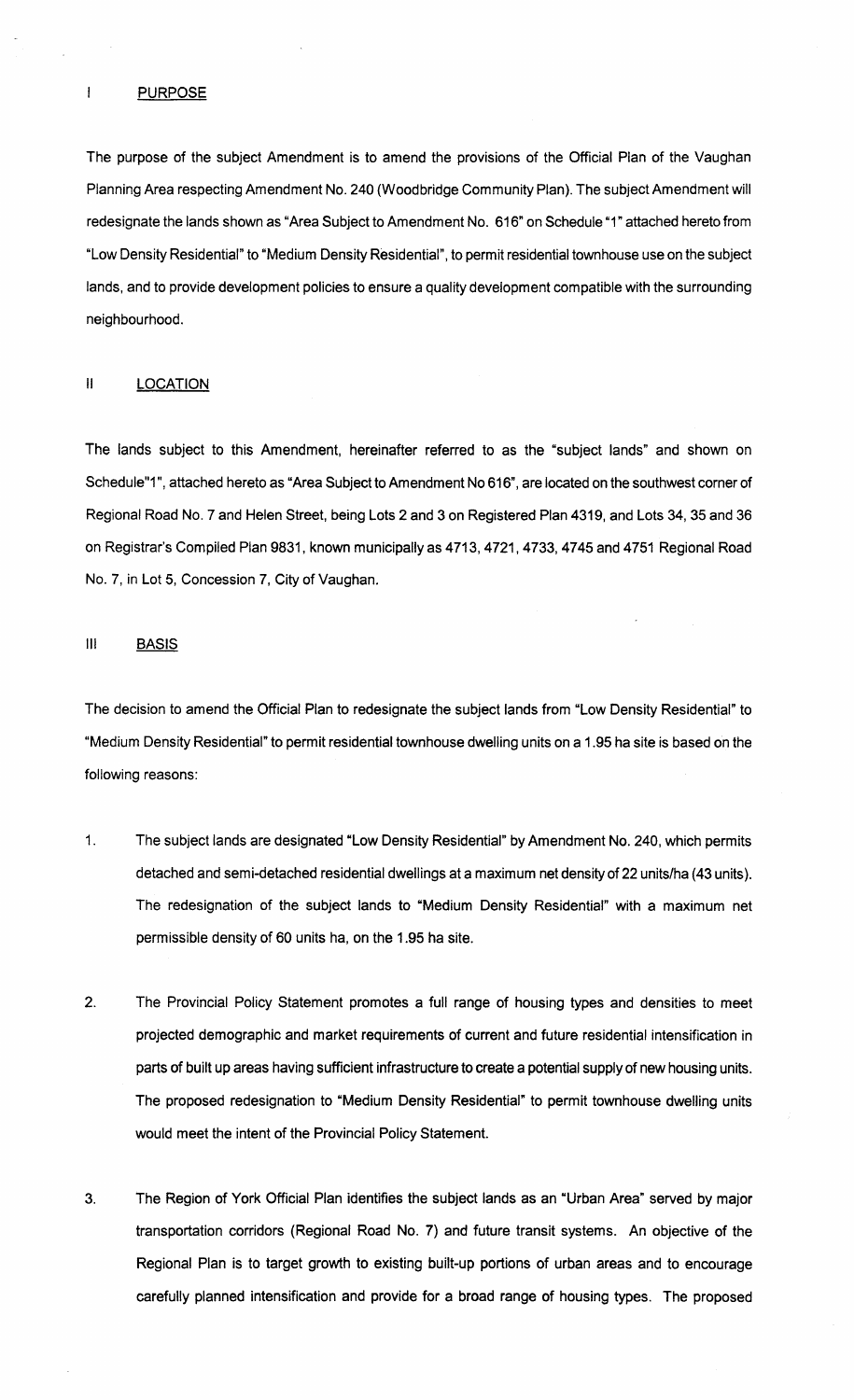redesignation is consistent with the policies contained in the Regional Official Plan.

- 4. Official Plan Amendment No. 240 (Woodbridge Community Plan) provides for a predominantly low density community with some higher densities to accommodate senior citizens and other family housing needs, provided adequate on-site parking, amenity area, setback, landscaping and internal road widths are provided. The proposed redesignation to permit townhouse dwelling units would provide an alternative housing form to address the needs of the community within this predominantly low density neighbourhood.
- 5. The proposal for 84 townhouse units and 1 semi-detached unit at a density of 44 units/ha is consistent with the recommended findings in the City's South Side of Highway No. 7 Land Use Study, which was endorsed by Council on May 1, 2000. The proposal to permit townhouse dwelling units on the subject land is similar to Option No. 38 of the study, to facilitate a "Medium Density Residential Transition" along Regional Road No.7.
- 6. The Highway NO.7 Policy Review, which has a projected completion date of fall/winter 2004, encourages higher density development along Regional Road NO.7. The proposed redesignation is in keeping with the objectives of the Policy Review, and is proceeding ahead of the review/
- 7. The subject lands are located along Regional Road No.7, a Regional Corridor that encourages new development or redevelopment provided there is an appropriate level of density and mix of housing forms to support existing and planned Regional transit and transportation initiative along Regional Road NO.7.
- 8. Having received a statutory Public Hearing held on May 3, 2004, on October 12. 2004, Vaughan Council approved Official Plan Amendment Application OP .04.004 to redesignate the subject lands to a "Medium Density Residential" designation under Amendment No. 240. The Amendment will permit residential townhouse uses.

#### IV DETAILS OF THE ACTUAL AMENDMENT AND POLICIES RELATIVE THERETO

Amendment No. 240 to the Official Plan of the Vaughan Planning Area, is hereby amended by:

1. Amending Schedule "A" to Amendment No. 240 "Land Use" by redesignating the lands subject to this Amendment No. 616 from "Low Density Residential" to "Medium Density Residential" to permit a residential townhouse block comprising of 84 units on a common element road and one semidetached dwelling on a public road at a maximum net density of 44 units/ha.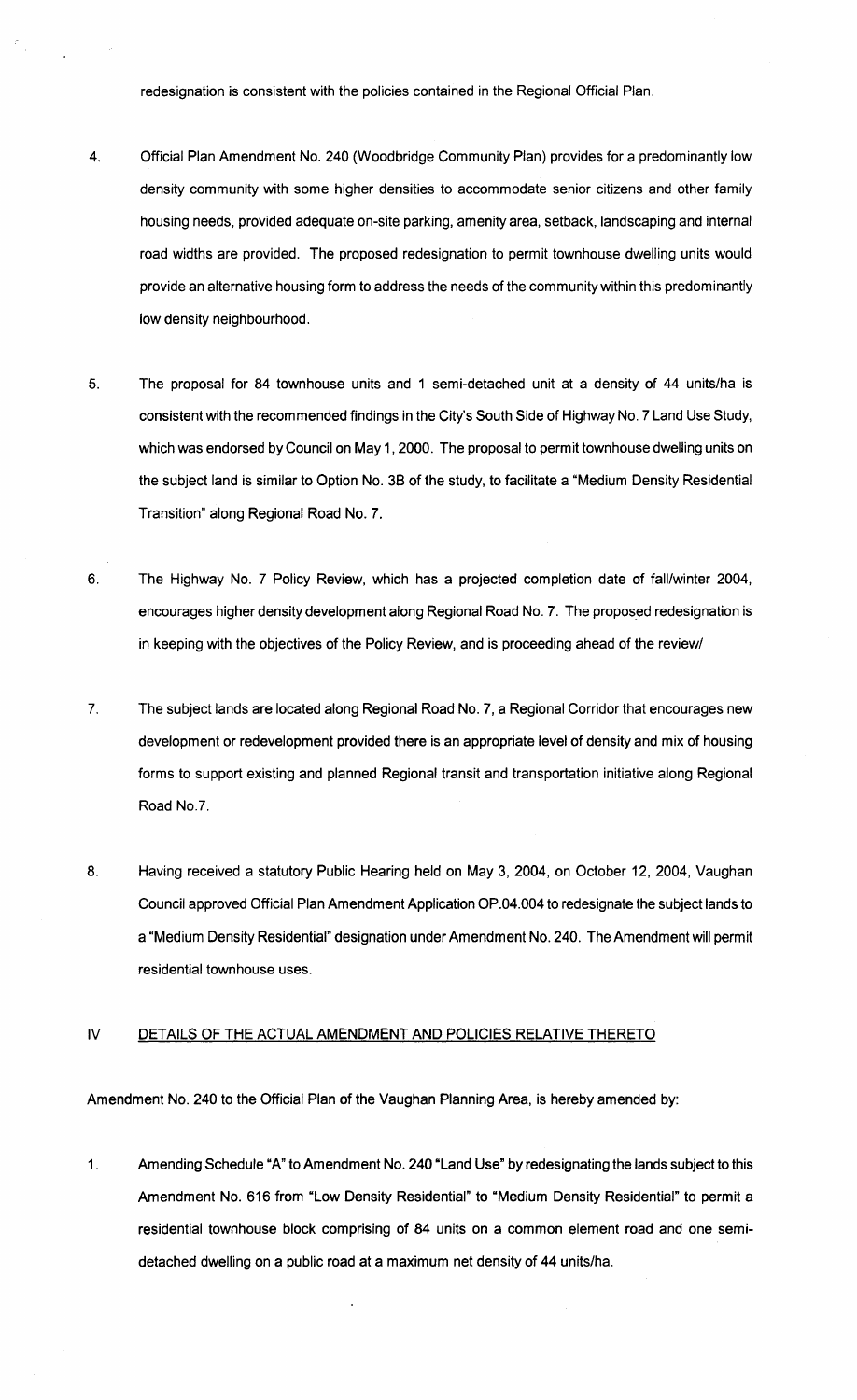2. Deleting Schedule "A" to Amendment No. 240 and substituting therefore the Schedule "A" attached hereto as Schedule "1".

3. Adding the following subsection to Section 3.4 "Residential Specific Policies":

- "3.4.18 The following pOlicies shall apply to the subject lands designated "Medium Density Residential" at the southwest corner of Regional Road No. 7 and Helen Street, being Lots 2 and 3 on Registered Plan 4319, and Lots 34, 35 and 36 on Registrar's Compiled Plan 9831, in Lot 5, Concession 7, City of Vaughan, and identified as "Area Subject to Amendment No. 616" on Schedule "A" to Amendment No. 240:
	- a maximum of 86 units, comprised of 84 townhouse units on a private . condominium road and 1 semi-detached dwelling with access to a pubic street shall be permitted on the subject lands, based on a maximum net density not to exceed 44 units/ha;
	- the necessary studies/reports (ie. Including but not limited to noise, traffic, parking environmental, etc.) shall be submitted in support of a site development application;
	- the co-ordination of land uses, servicing, access, and pedestrian and vehicular road connections with the adjacent lands, shall be addressed through the site development process;
	- the applicant shall prepare and submit to the City for approval, a Master Landscape Plan and Architectural DeSign Guidelines to ensure a high quality and architecturally designed development."

#### V **IMPLEMENTATION**

It is intended that the policies of the Official Plan of the Vaughan Planning Area pertaining to the subject lands should be implemented by way of an amendment to the Vaughan Zoning By-law, and approvals for Draft Plan of Subdivision, Part Lot Control, Site Development, and Draft Plan of Condominium, pursuant to the Planning Act.

### VI INTERPRETATION

The provisions of the Official Plan of the Vaughan Planning Area, as amended from time to time regarding the interpretation of that Plan shall apply with respect to this Amendment.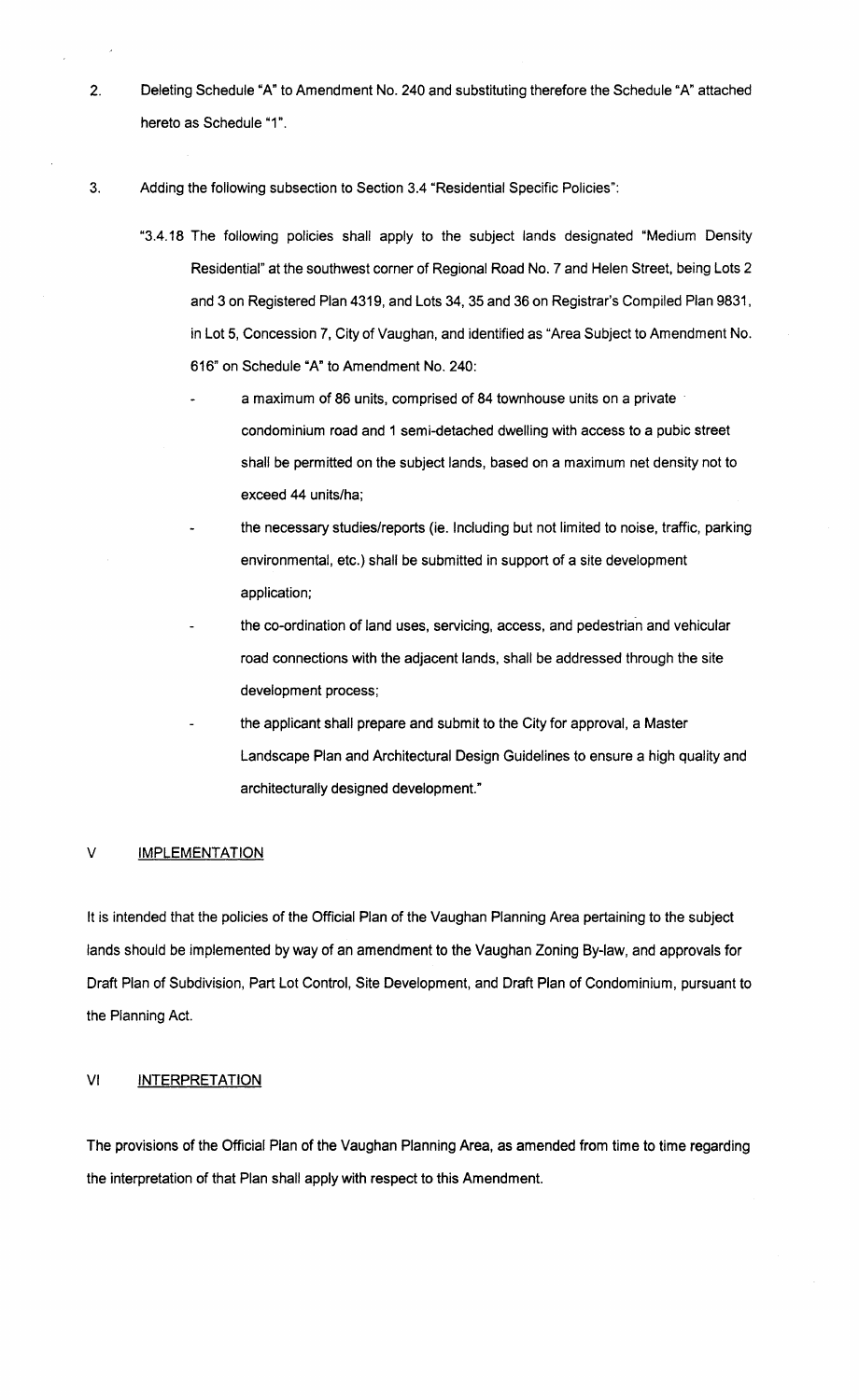

FILE No. OP.04.004 RELATED FILE: Z.04.004 LOCATION: Port of Lot 5, Concession 7 APPLICANT: STONE MANOR DEVELOPMENTS LTD. CITY OF VAUGHAN N:\DFT\1-BY-IAWS\op\op.04.004

THIS IS SCHEDULE '1' TO AMENDMENT No. 616 ADOPTED THE  $\frac{1}{24}$  DAY OF NOV., 2004

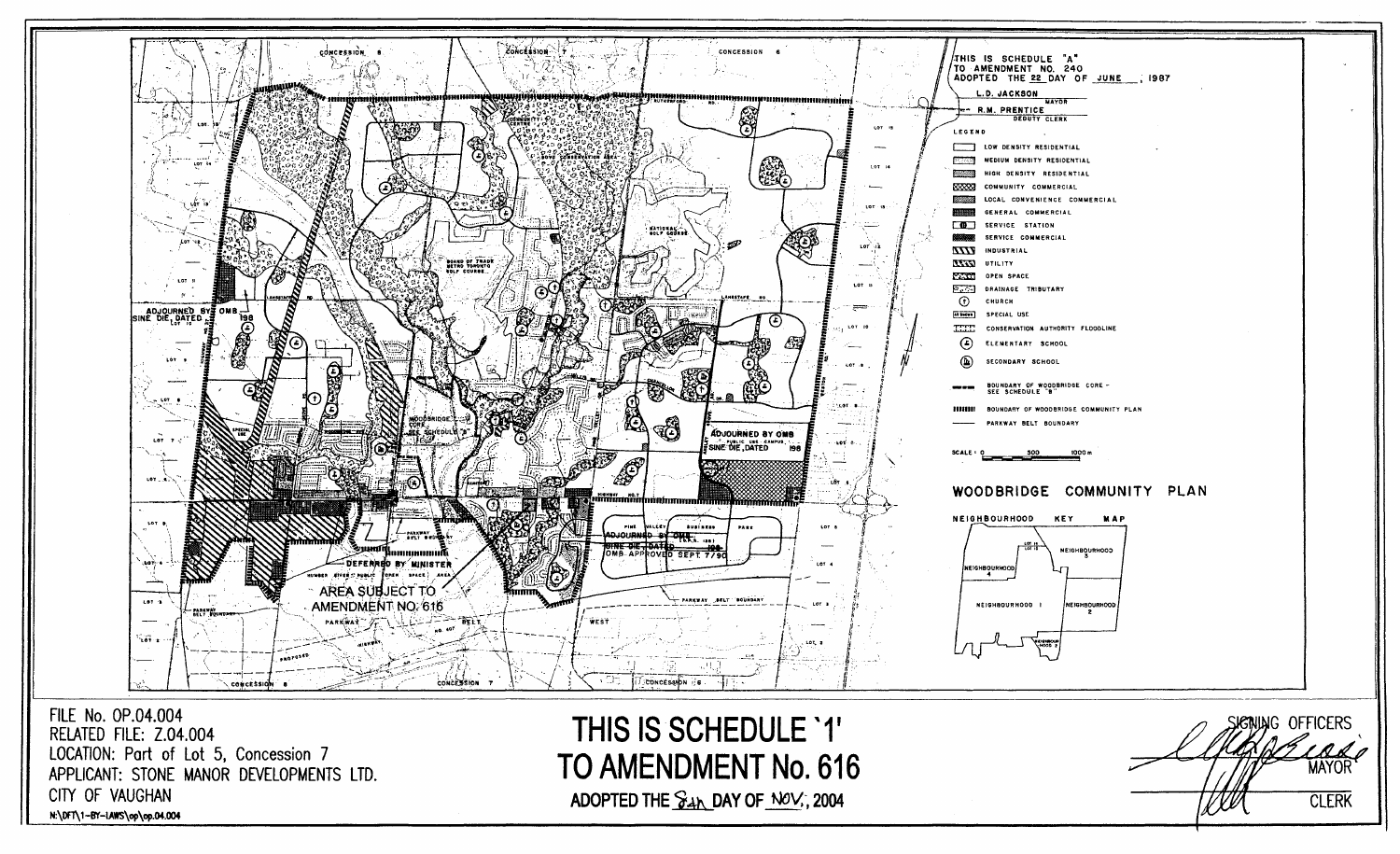## APPENDIX 1

The subject lands are located on the southwest corner of Regional Road No.7 and Helen Street, being Lots 2 and 3 Plan 4319, and Parts 34, 35 and 36 on Registrar's complied Plan 9831, known municipally as 4713, 4721,4733,4745 and 4751 Regional Road No.7, City of Vaughan.

October 12, 2004, Council considered applications to amend the Official Plan and Zoning By-law (OP.04.004 and Z.04.004) and resolved the following:

- 1. THAT Official Plan Amendment File OP.04.004 (Stone Manor Developments (Woodbridge) Ltd.) Be APPROVED, to redesignate the subject lands to "Medium Density Residential" to facilitate residential townhouses, and that the Official Plan Amendment include the following development policies:
	- a) that the necessary studies (ie. noise, traffic, environmental, parking, etc.) be submitted in support of a site plan application;
	- b) policies ensuring the co-ordination of land uses, servicing, access and street connections with the adjacent lands; and
	- c) that a Master Landscape Plan and Architectural Design Guidelines, be prepared by the applicant and approved by the City, to ensure a high quality and architecturally designed development compatible with adjacent residential neighbourhoods.
- 2. That Zoning By-law Amendment File Z.04.004 (Stone Manor Developments (Woodbridge) Ltd) BE APPROVED, to rezone the subject lands to RM2 Multiple Residential Zone, with the following exceptions:
	- a maximum of 86 townhouse units;
		- a minimum exterior side yard of 3m; and
		- a landscape strip width less than 3m around the periphery of an outdoor parking area, with the provision for a mix of tree and shrub planting.
- 3. That the applicant be required to reserve land sufficient for an access corridor from the development into Woodbridge College's playing fields and that negotiations with the School Board with respect to the granting of the access be the responsibility of the City of Vaughan.